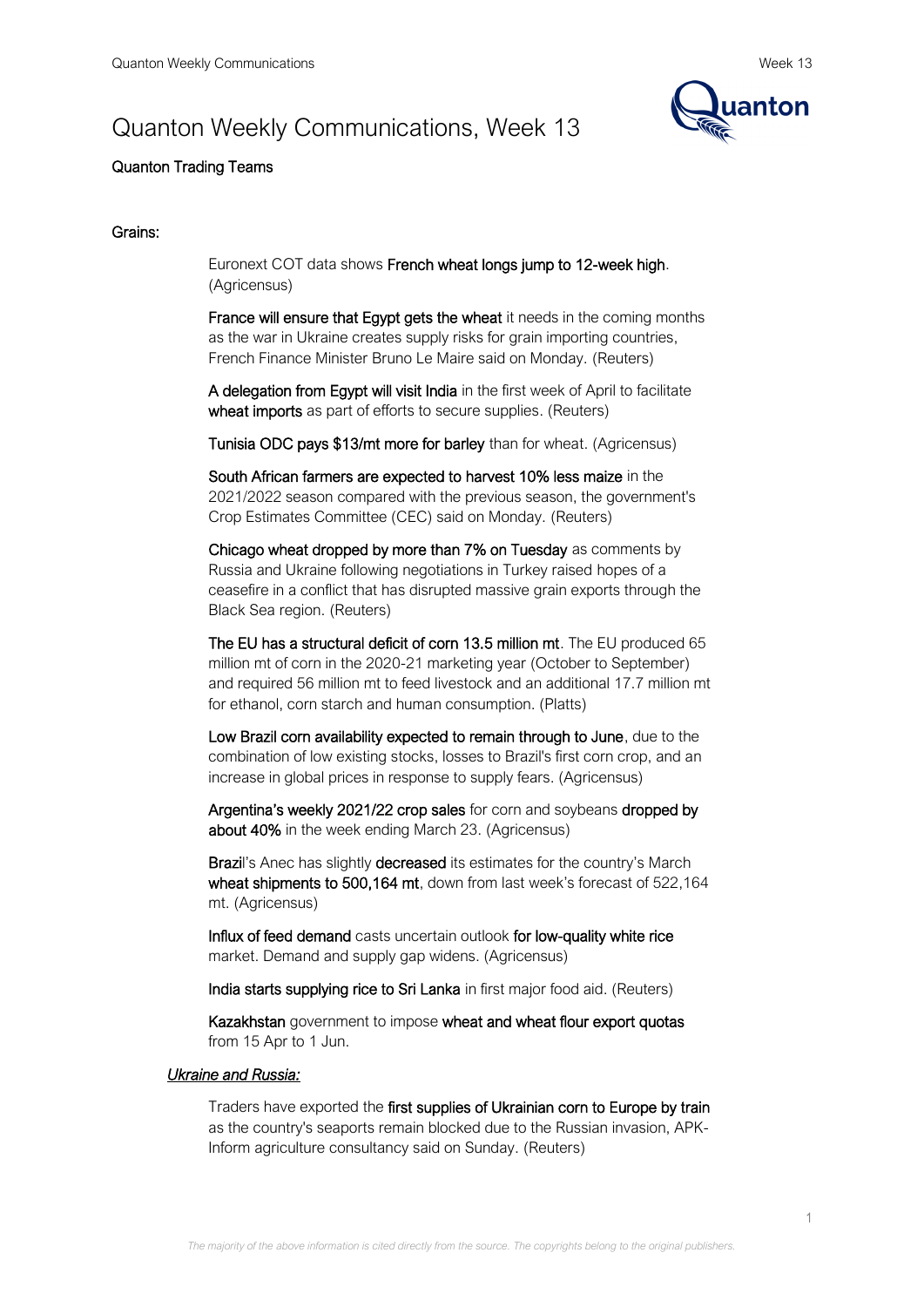Area for Ukrainian oilseeds in 2022 to fall more than 20%, gov expectations. (Agricensus)

Ukraine is in talks with Romania on shipping its farming exports via the Romanian Black Sea port of Constanta, as Russia's invasion has blocked off Ukrainian ports, Ukraine's agriculture ministry said in a statement on Wednesday. (Reuters)

Ukraine's railways are struggling with a backlog of grain wagons on the country's western border as traders look for alternative export routes after Russia's invasion blocked off the main Black Sea ports. (Reuters)

The Kremlin indicated that all of Russia's energy and commodity exports could be priced in roubles. (Reuters)

Russian grain exporters ask Central Bank for help with payments. (Agricensus)

Russian wheat exports in the period from March 10 to March 30 reached 1 million mt, showing a slow but steady pace. (Agricensus)

Putin's allies warned that Russia could limit supplies of agriculture products to "friendly" countries only. (Reuters)

Ukraine has stocks of 13 million mt of соrn and 3.8 million mt of wheat, but cannot export the grain as seaports are blocked due to the Russian invasion. (Reuters)

Ukrainian farmers have sown about 400,000 hectares (988,000 acres) with various spring crops by 31 Mar, a tenth more than by the same date last year. A lack of fuel had not affected sowing. (Reuters)

#### Oilseeds:

Greece's agriculture ministry said that sunflower oil production could be increased if needed by producing more for household consumption rather than for biofuels as rising prices add to record inflation. (Reuters)

Perdue AgriBusiness has announced plans to invest \$59.1 million to expand crushing capacity. (Agricensus)

Malaysia will produce 18.9 million mt of crude palm oil, a slight increase of 4% from a year earlier. (Agricensus)

India buys Russian sunoil at record high price (CIF 2150 USD/mt) as Ukraine supplies halt. LC payments now available to India importers. (Reuters)

U.S. Treasury's Adeyemo: Russian supply chains next in line for sanctions. (Reuters)

Indonesia raises CPO price for April to \$1,787.50/mt. (Agricensus)

Malaysia and Indonesia agreed that global prices of palm oil should be determined by the two biggest producers and they should not compete. (Reuters)

Russia will ban exports of sunflower seeds until the end of August and impose an export quota on sunflower oil to avoid shortages and ease pressure on domestic prices. (Reuters)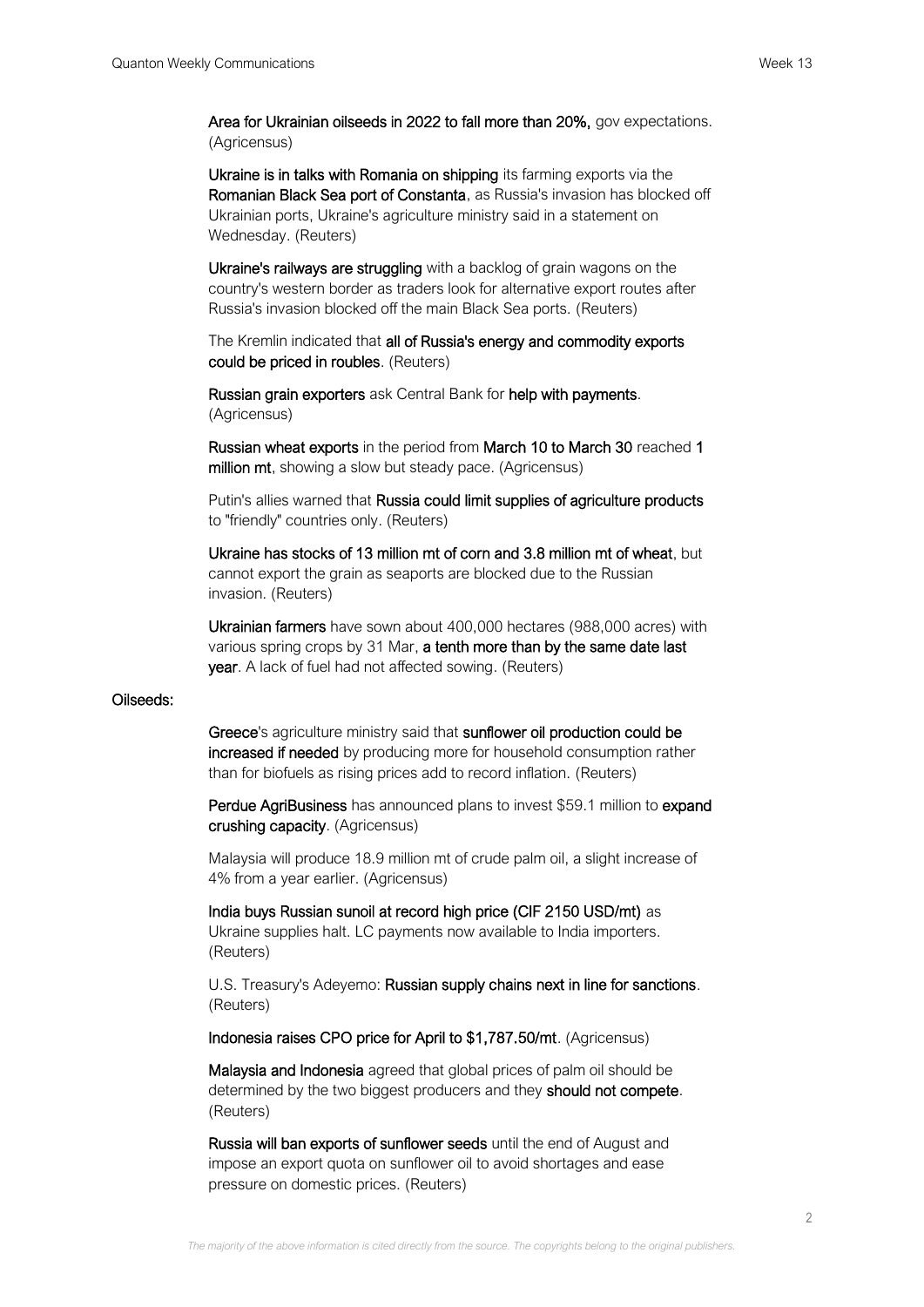| Coffee:      |                                                                                                                                                                                                                                           |
|--------------|-------------------------------------------------------------------------------------------------------------------------------------------------------------------------------------------------------------------------------------------|
|              | Westrock Coffee to Go Public in \$1.2 Billion SPAC Deal. (WSJ)                                                                                                                                                                            |
| Cocoa:       |                                                                                                                                                                                                                                           |
|              | Abundant rain in several parts of Ivory Coast's cocoa-growing regions last<br>week will improve the quality of the April-to-September mid-crop if<br>downpours persist. (Reuters)                                                         |
| Sugar:       |                                                                                                                                                                                                                                           |
|              | Lebanese Prime Minister Najib Mikati hoped Algiers would consider<br>exempting Lebanon from an Algerian sugar export ban. (Reuters)                                                                                                       |
|              | Commodity traders have started diverting sugar shipments away from<br>Russia, a move set to further boost soaring domestic prices. (Reuters)                                                                                              |
|              | Brazil's surprising move to sack the chief executive of state-controlled oil<br>company Petrobras brings a huge element of uncertainty to the global sugar<br>market. (Reuters)                                                           |
| World:       |                                                                                                                                                                                                                                           |
|              | Russian oil is needed by energy markets and no producer can substitute its<br>production, United Arab Emirates energy minister Suhail al-Mazrouei said.<br>(Reuters)                                                                      |
|              | Chinese pork processing giant WH Group Ltd on Monday reported a 7.2%<br>rise in annual profit to \$1.043 billion driven by higher sales in the United<br>States and Europe. (Reuters)                                                     |
|              | China's pig farmers, suffering record losses due to surging feed costs and<br>weak hog demand, are switching to lower quality grain from pricier soymeal<br>and even selling off assets in a bid for survival. (Reuters)                  |
| Fertilisers: |                                                                                                                                                                                                                                           |
|              | China's COVID-19 curbs are disrupting the supply of fertiliser to the<br>country's north-eastern breadbasket just a month away from spring planting,<br>threatening this year's corn and soybean crops if not resolved soon.<br>(Reuters) |
|              | Russia to increase its export quotas for nitrogen and complex fertilisers.<br>(Reuters)                                                                                                                                                   |
| Freights:    |                                                                                                                                                                                                                                           |
|              | <b>Ukraine accused Russia</b> of planting mines in the Black Sea and said some of<br>those munitions had to be defused off Turkey and Romania as risks to vital<br>merchant shipping in the region grow. (Reuters)                        |
|              | Freight rates rise as Shanghai lockdown exacerbates port congestion.<br>(Agricensus)                                                                                                                                                      |
|              | Ukraine will guarantee insurance payments to cargo vessels damaged in<br>hostilities on its stretch of the Danube. (Reuters)                                                                                                              |
|              |                                                                                                                                                                                                                                           |

Panamax Market: This week was a week of red ink for the Panamax Market as the market continue to ease with all routes seeming under pressure. Asia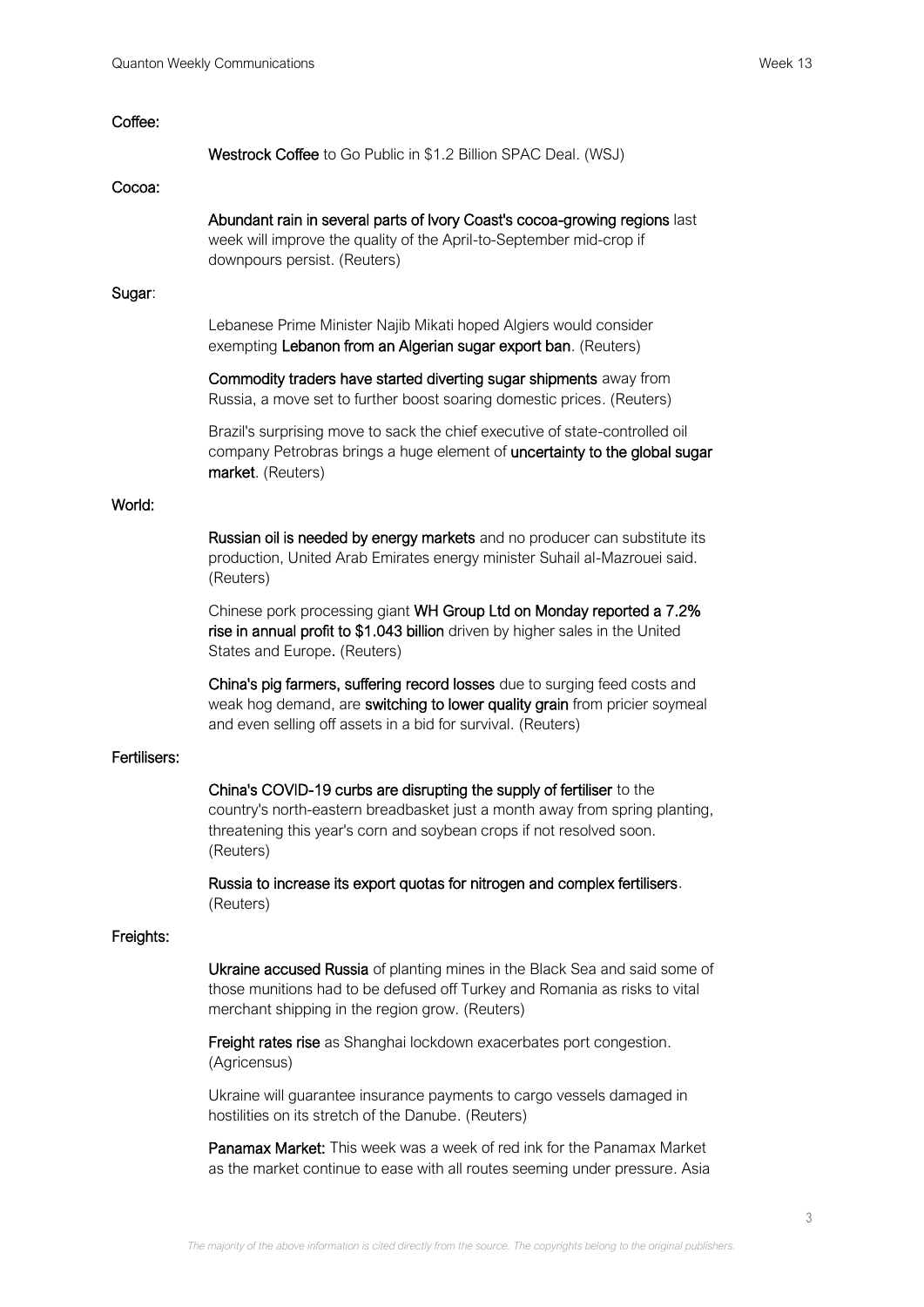was said by some to be softening on the longer round trips rather than fee falling, whereas the short Indonesian round trips remained well gapped on the bid/ offer spread. The Atlantic was mixed bag of rates on fixtures reported but overall, the tone was weaker.

**Panamax Index –** 3,073 (down 11.06 % over last week) Panamax 4 TC – 26,324 (down 11.60 % over last week) Panamax 5 TC – 27,660 (down 11.04 % over last week) P2A (Continent/Far East) – 35,095 (down 3.85 % over last week) P6A (Singapore/ECSA RV) – 27,536 (down 7.37 % over last week)

Supramax Market: Supramax and Ultramax are losing grounds across the board. We could see the shift in the rates from strong Pacific and weaker Atlantic. The Pacific market has dropped quite substantially. Last week fixture was reported for 63,000 dwt delivered SE Asia at USD 43,000 pd from a trip via Indonesia to South China, and smaller Supra of 56,000 dwt Singapore was done at USD 44,000 pd. This week charterers rating tonnage in the low/mid USD 30,000 pd for Pacific trips. Trio from China to Atlantic still paying premium in the USD 40,000 pd. The Atlantic is improving, mainly due to ECSA and USG cargo inquiry increasing. We see rates reported delivery ECSA for TCT to Mediterranean USD 58,000 pd, while USEC is paying much less. Ultramax ballast from Continent fixed USD 38,000 pd APS Baltimore for trip to Mediterranen. Scrap cargo from Continent increased to USD 25,000 pd from high USD 10,000 pd. Front haul from Black Sea and Continent around USD 30,000 pd Sura with small premium for Ultramax.

BSI 10TC – 30,301 (down 9.62 % over last week)

S1B (Canakkale via Med-Bsea/China-S.Korea) – 25,125 (up 9.40 % over last week)

S4B (Skaw-Passero/USG) – 20,600 (up 6.16 % over last week)

BHSI 7 TC – 30,511 (down 5.15 % over last week)

HS1 (Cont med-ECSA) – 19,536 (up 8.96 % over last week)

HS3 (ECSA/Cont-Med) – 48,278 (down 1.38 % over last week)

#### Tenders:

### Jordan's MIT buys barley:

- 60,000 mt, CFR 395 USD/mt, Viterra, shipment July

Turkey's TMO tenders for sunoil:

Shipment Apr - May

#### Turkey's TMO bought corn:

- 50,000 mt, CFR Mersin, 400.87 USD/mt
- 50,000 mt, CFR Iskenderun, 407.87 USD/mt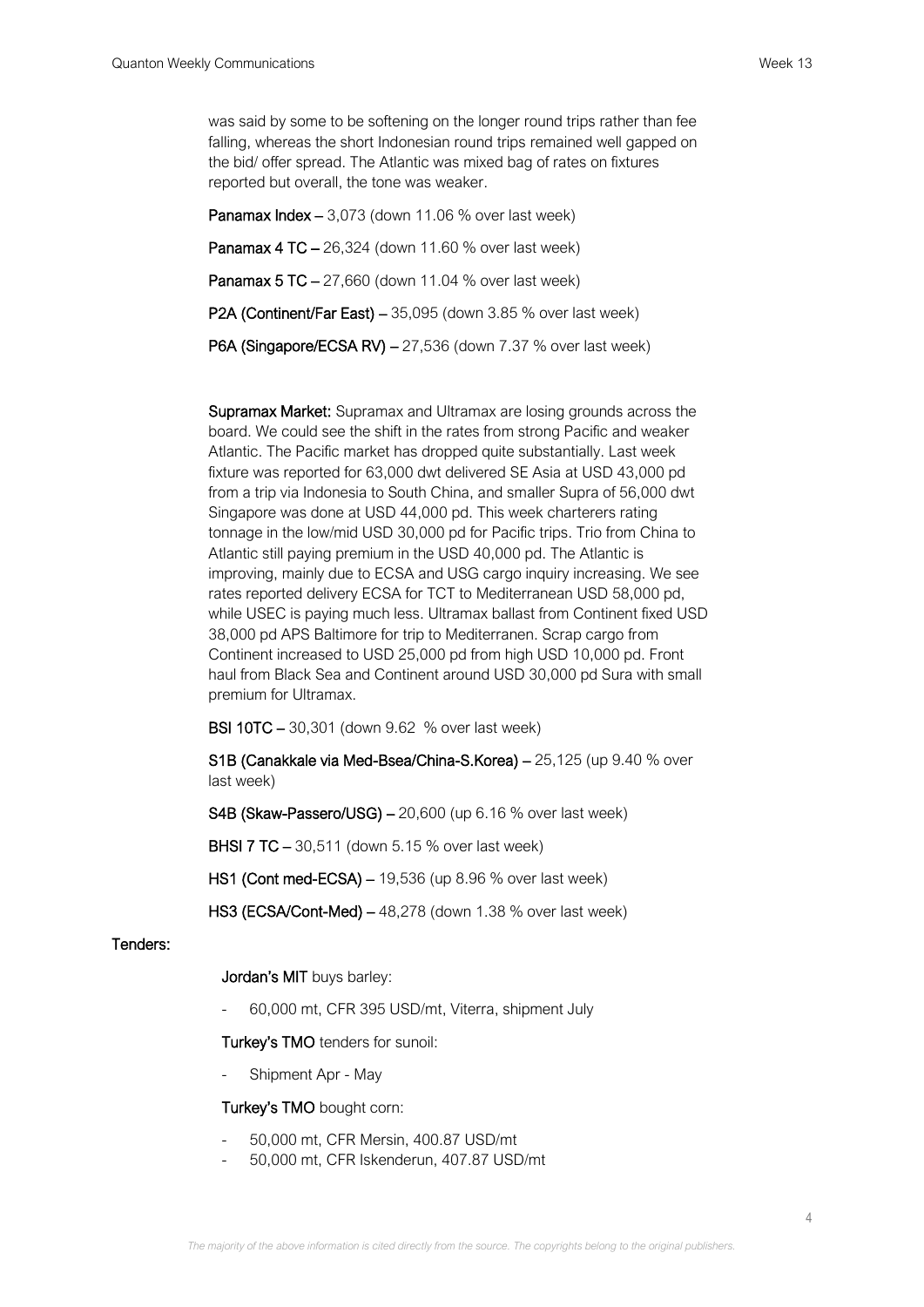# Turkey's TMO bought corn:

- 175,000 mt EXW, 401.96 USD/mt on average

Algeria's OAIC tenders for milling wheat:

- 50,000 mt, June shipment

Tunisia's ODC tenders for wheat

- 150,000 mt, shipment Apr-Jun

## Tunisia's ODC tenders for barley:

- 100,000 mt, shipment Apr-Jun

Iraq's trade ministry has bought milling wheat:

- 100,000 mt, German origin, 570 USD/mt

# South Korea's KFA bought corn:

- 120,000 mt, 399.45 USD/mt, Cargill, shipment Jun

South Korea's MFG bought corn:

- 137,000 mt, CFR 383.33 USD/mt, shipment July

South Korea's KFA tender for corn:

- 120,000 mt, shipment July

# Taiwan's FMA bought wheat:

- 40,000 mt, US origin, shipment May, CHS and ADM, 448.6 USD/mt

China sold 546,015 mt of wheat from their state reserves at an average price of 453.05 USD/mt, down from 465.03 USD/mt.

<End of document>